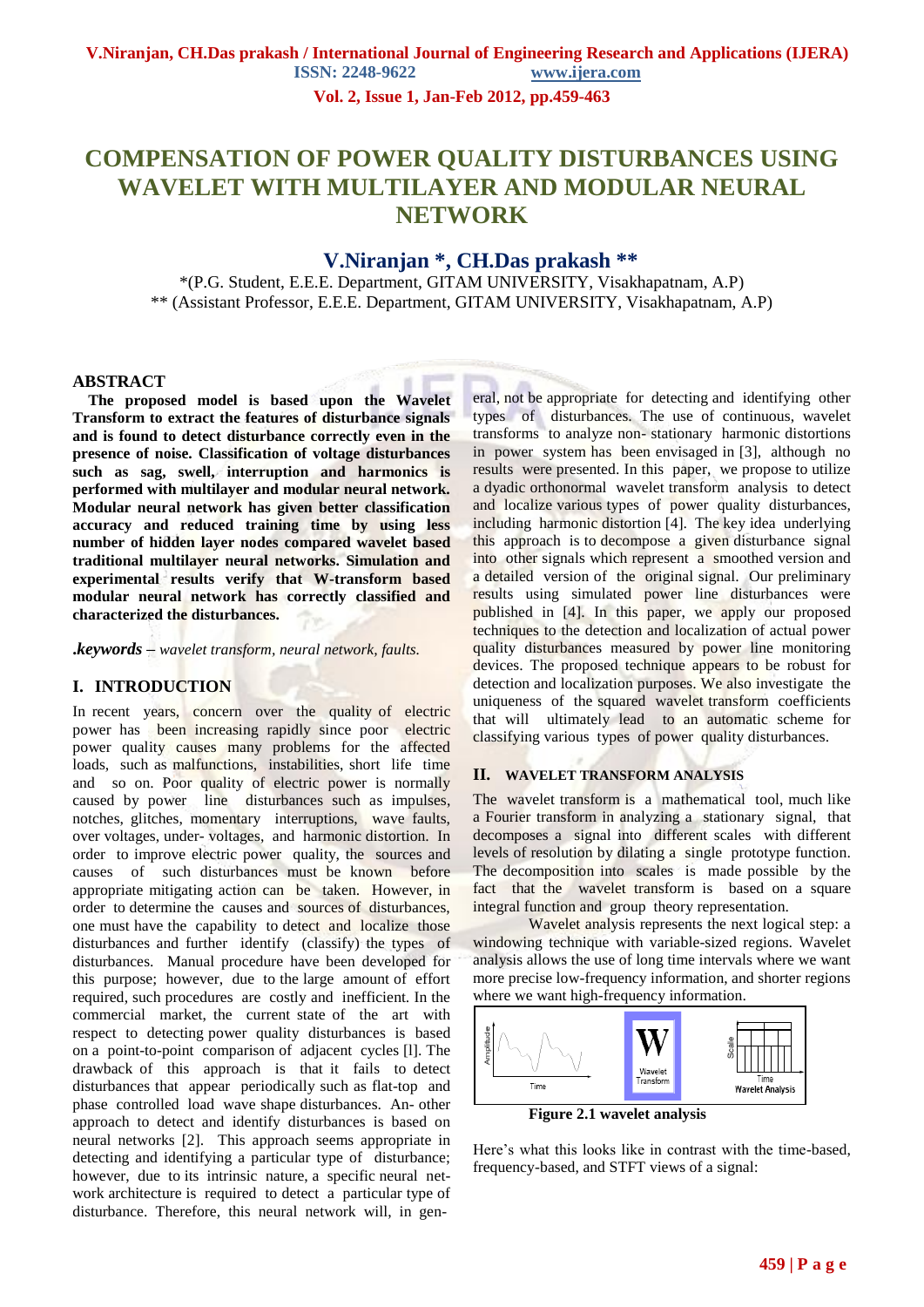**ISSN: 2248-9622 www.ijera.com**

**Vol. 2, Issue 1, Jan-Feb 2012, pp.459-463**



**Figure 2.2 views of signals**

# **ONE-STAGE FILTERING: APPROXIMATIONS AND DETAILS:**

For many signals, the low-frequency content is the most important part. It is what gives the signal its identity. The high-frequency content on the other hand imparts flavor or nuance. Consider the human voice. If you remove the highfrequency components, the voice sounds different but you can still tell what's being said. However, if you remove enough of the low-frequency components, you hear gibberish.

In wavelet analysis, we often speak of approximations and details. The approximations are the high-scale, lowfrequency components of the signal. The details are the lowscale, high-frequency components.

The filtering process at its most basic level looks like this:





The original signal S passes through two complementary filters and emerges as two signals. Unfortunately, if we actually perform this operation on a real digital signal, we wind up with twice as much data as we started with. Suppose, for instance that the original signal S consists of 1000 samples of data. Then the resulting signals will each have 1000 samples, for a total of 2000. These signals A and D are interesting, but we get 2000 values instead of the 1000 we had. There exists a more subtle way to perform the decomposition using wavelets. By looking carefully at the computation, we may keep only one point out of two in each of the two 2000-length samples to get the complete information. This is the notion of own sampling. We produce two sequences called CA and CD.

# **RELATION OF FILTERS TO WAVELET SHAPES:**

In the section "Reconstruction Filters", we spoke of the importance of choosing the right filters. In fact, the choice of filters not only determines whether perfect reconstruction is possible, it also determines the shape of the wavelet we use to perform the analysis.

To construct a wavelet of some practical utility, you seldom start by drawing a waveform. Instead, it usually makes more sense to design the appropriate quadrature mirror filters, and then use them to create the waveform. Let's see how this is done by focusing on an example.

Consider the low pass reconstruction filter (L') for the db2 wavelet.



**Figure 4 Wavelet function position**

If we iterate this process several more times, repeatedly up sampling and convolving 0the resultant vector with the fourelement filter vector L prime, a pattern begins to emerge:



### **Figure 2.4 Iteration process**

The curve begins to look progressively more like the db2 wavelet. This means that the wavelet's shape is determined entirely by the coefficients of the reconstruction filters. This relationship has profound implications.

It means that you cannot choose just any shape, call it a wavelet, and perform an analysis.

At least, you can't choose an arbitrary wavelet waveform if you want to be able to reconstruct the original signal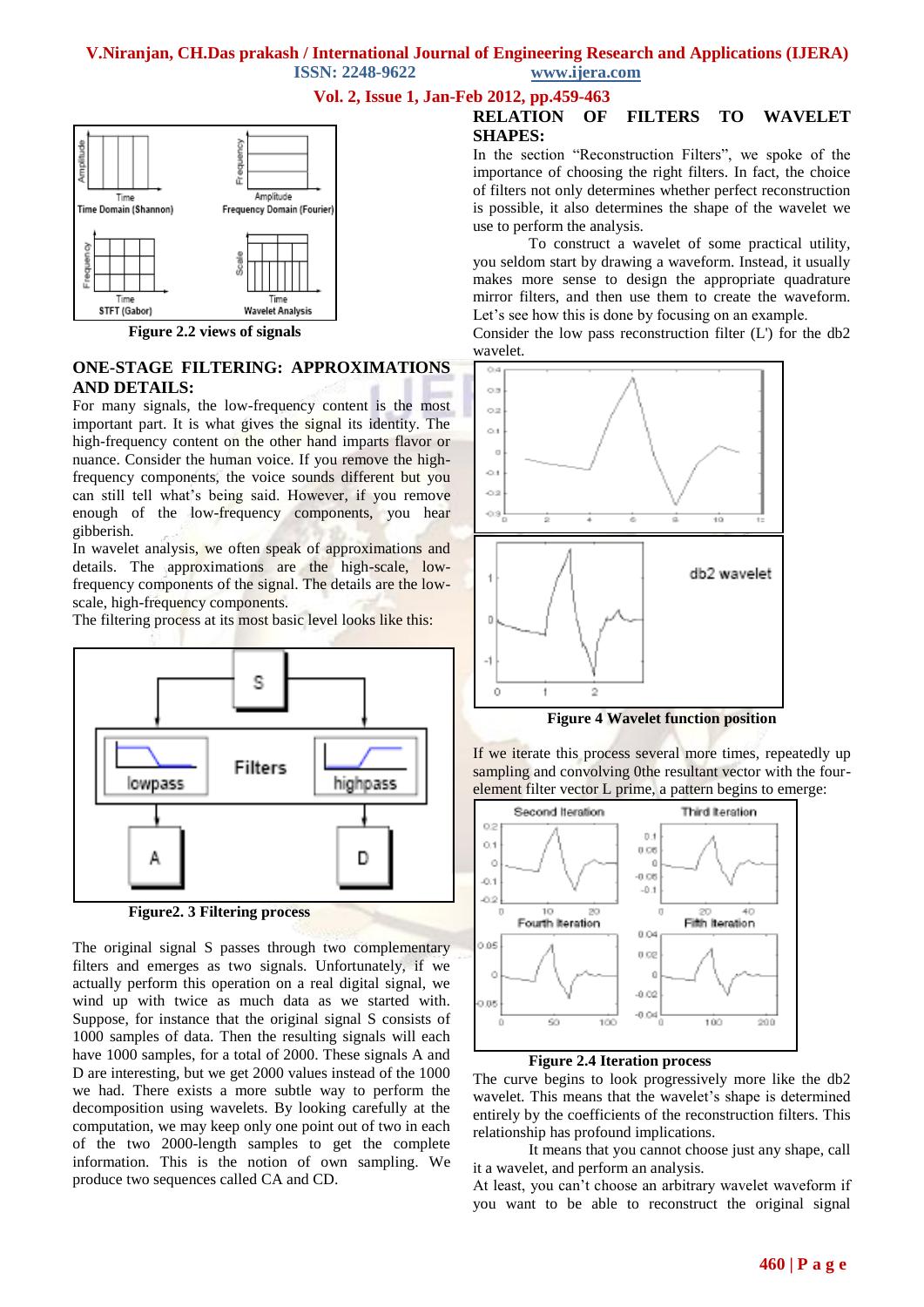**ISSN: 2248-9622 www.ijera.com**

# **Vol. 2, Issue 1, Jan-Feb 2012, pp.459-463**

accurately. You are compelled to choose a shape determined by quadrature mirror decomposition filters

# **WAVELET DECOMPOSITION FOR IMAGES (2-D):**

Images are treated as two dimensional signals, they change horizontally and vertically, thus 2D wavelet analysis must be used for images. 2D wavelet analysis uses the same 'mother wavelets' but requires an extra step at every level of decomposition. The 1D analysis filtered out the high frequency information from the low frequency information at every level of decomposition; so only two sub signals were produced at each level.

 In 2D, the images are considered to be matrices with N rows and M columns. At every level of decomposition the horizontal data is filtered, and then the approximation and details produced from this are filtered on columns.



**Figure 2.5approximation details**

## **III. NEURAL NETWORK**

## **Multi Layer Neural Network**

Multilayer networks solve the classification problem for non linear sets by employing hidden layers, whose neurons are not directly connected to the output. The additional hidden layers can be interpreted geometrically as additional hyper-planes, which enhance the separation capacity of the network. This new architecture introduces a new question: how to train the hidden units for which the desired output is not known. The Back propagation algorithm offers a solution to this problem.



Hidden Layer Output Layer **Input Layer Figure 3.1 multilayer neural network**

### **Modular Neural Network**

A modular neural network is a [neural network](http://en.wikipedia.org/wiki/Neural_network) characterized by a series of independent neural networks moderated by some intermediary. Each independent neural network serves as a module and operates on separate inputs to accomplish some subtask of the task the network hopes to perform [\[1\]](http://en.wikipedia.org/wiki/Modular_neural_networks#cite_note-Azom.2C_2000-0). The intermediary takes the outputs of each module and processes them to produce the output of the network as a whole. The intermediary only accepts the modules' outputs—it does not respond to, nor otherwise signal, the modules. As well, the modules do not interact with each other. 3. . .



## **IV. SIMULATION RESULTS**

**Simulink Block Diagram for Compensation of Power Quality Disturbances Using Wavelet Based Multilayer and Modular Neural Network**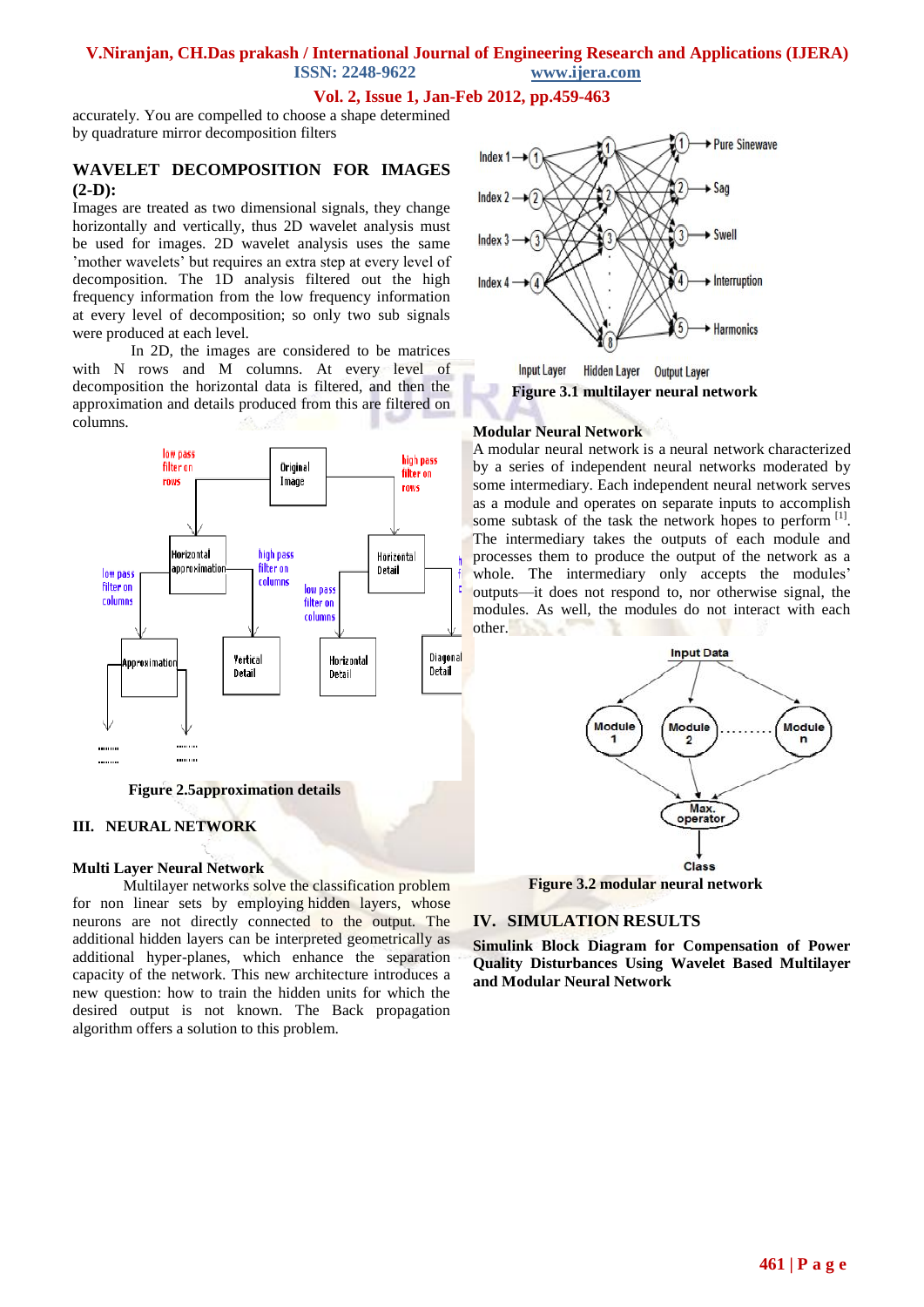**ISSN: 2248-9622 www.ijera.com**

**Vol. 2, Issue 1, Jan-Feb 2012, pp.459-463**



### **CONTROLLER DESIGN**

### **PROGRAM FOR WAVELET DECOMPOSITION**

save Ia load Ia for i=0:99 Iat  $(:, i+1) = i$ [ca, la]=wavedec  $(Iat(:,i+1),1,'db1');$ da  $(:,i+1) =$  detcoef (ca,la,1); nda (i+1) = sqrt (sum (abs (da (:,i+1))))/100; end

### **MULTILAYER NEURAL NETWORK**

 $P = [0.2003 \ 0.2048 \ 0.2048 \ 0.2049 \ 0.2049 \ 0.2065 \ 0.2391]$ 0.2573 0.3099 0.3116 0.3152 0.3167 0.3170 0.3246 0.3246 0.3246];

 $T = [0.9947 \ 0.9215 \ 0.9200 \ 0.9198 \ 0.9183 \ 0.8681 \ 0.6635]$ 0.6635 0.6635 0.7662 0.8503 0.8934 0.9013 0.9947 0.9948 0.9949];

 $net = network;$ 

net = newff (minmax  $(P), [7 \t 1],$ {'tansig' 'purelin'},'traingdx','learngdm','sse'); net.trainParam.lr=1.0; net.trainParam.epochs=1000; net.trainParam.sse=1e-2;  $[net,tr] = train (net,P,T);$ gensim (net)

### **MODULAR NEURAL NETWORK**

P = [0.2003 0.2048 0.2048 0.2049 0.2049 0.2065 0.2391 0.2573 0.3099 0.3116 0.3152 0.3167 0.3170 0.3246 0.3246 0.3246];  $%p=p$ ;  $O = [1 1 1 1 1 1 1 1 1 1 1 1 1 1]$ ; net.numInputs=2; net.numLayers=1;  $net = newff ([0.4 0.6], [20,1], { 'tansig', 'poslin' } , 'trainingdm');$ net.trainparam.lr=0.02; net.trainparam.epochs=500; net.trainparam.goal=0.0; net.trainParam.min\_grad=1e-40;  $net = train (net,p,o);$ % net = newlind  $(p, o)$ ;

**OUTPUT GRAPHS**







### **Figure 4.2 voltage magnitude during fault condition**

### **OUTPUT TABLE**

| <b>TEST SET</b> | <b>WMLNN</b> | <b>WMNN</b> |
|-----------------|--------------|-------------|
| Vrms (pu)       | Vrms (pu)    | Vrms (pu)   |
| 0.09948         | 0.03444      | 0.03463     |
|                 |              |             |
|                 |              |             |
| 0.9948          | 0.3444       | 0.3463      |
|                 |              |             |
|                 |              |             |

### **V. CONCLUSION:**

Wavelet transform is used in this paper to extract the features of disturbance signals and is found to detect disturbance correctly even in the presence of noise. Classification of voltage disturbances of sag with modular neural network. Modular neural network has given better classification accuracy and reduced training time by using less number of hidden layer nodes compared to wavelet transform based traditional multilayer neural network. Simulation and experimental results verify that wavelet transform based modular